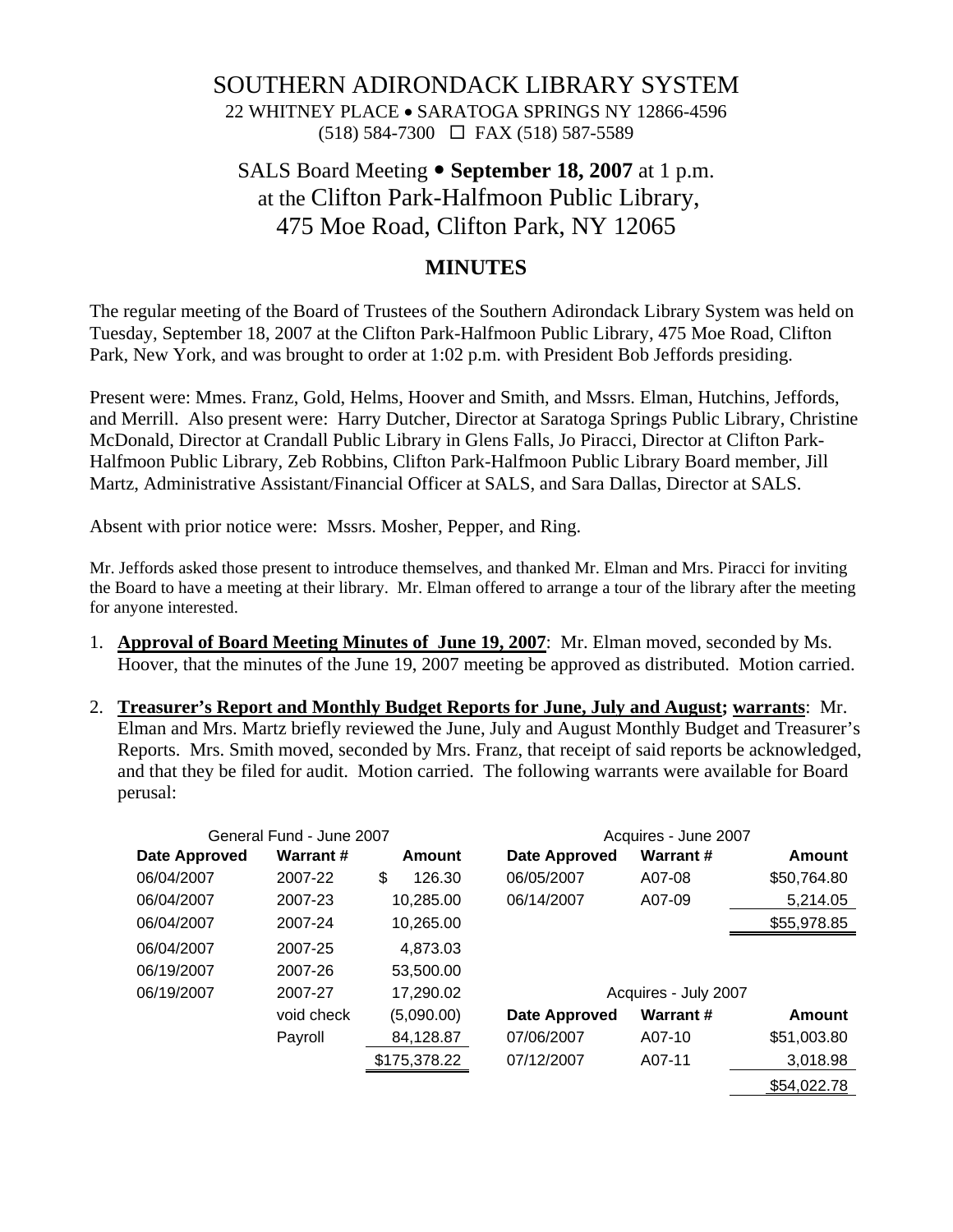|--|--|--|

| General Fund - July 2007     |                           |                 |                      |                        |             |
|------------------------------|---------------------------|-----------------|----------------------|------------------------|-------------|
| <b>Date Approved</b>         | <b>Warrant#</b>           | Amount          |                      |                        |             |
| 07/12/2007                   | 2007-28                   | 15,487.25<br>S. |                      | Acquires - August 2007 |             |
| 07/30/2007                   | 2007-29                   | 22,966.35       | <b>Date Approved</b> | <b>Warrant#</b>        | Amount      |
| 07/30/2007                   | 2007-30                   | 101,390.00      | 08/07/2007           | A07-12                 | \$37,707.44 |
|                              | bank charge deposit slips | 43.50           | 08/09/2007           | A07-13                 | 2,200.92    |
|                              | Payroll                   | 85,582.41       | 08/29/2007           | A07-14                 | 29,041.60   |
|                              |                           | \$225,469.51    |                      |                        | \$68,949.96 |
|                              |                           |                 |                      |                        |             |
| General Fund - August 2007   |                           |                 |                      |                        |             |
| <b>Date Approved</b>         | <b>Warrant#</b>           | Amount          |                      |                        |             |
| 08/09/2007                   | 2007-31                   | \$<br>1,003.75  |                      |                        |             |
| 08/09/2007                   | 2007-32                   | 23,433.00       |                      |                        |             |
| 08/29/2007                   | 2007-33                   | 276,757.79      |                      |                        |             |
| Less transfer - Money Market |                           | (81,500.00)     |                      |                        |             |
|                              | Payroll                   | 125,885.99      |                      |                        |             |
|                              |                           | \$345,580.53    |                      |                        |             |

#### 3. **Director's Report**:

A. *Joint Automation Report*: The generator has been installed, but is not operational. Christine McDonald, Director at Crandall Public Library, thanked SALS and the JA staff for their work in setting up and arranging the RFID vendor demos and putting together the RFP. She praised the quality of Diane Robinson's work.

A request was made not to increase JA maintenance and utilities reimbursement costs in 2008. By Board consensus, Mr. Jeffords was asked to use his own judgment regarding increasing reimbursement costs at the JA Finance Committee when developing the 2008 JA budget.

B. *Other*: SALS has received all of its funding from the State. We are working on a contract with the courier service; there will be a modest increase from \$13.13 to \$13.50 per library, and \$25 for libraries receiving 11 bags or more.

Cheryl Gold and staff volunteers are working to improve the landscaping around the building. The parking lot will be resealed, cracks will be repaired, and the parking lot will be striped. SALS is purchasing a conference phone. Glycol levels in the boiler will be checked before the start of the heating season.

### 4. **Committee Reports**:

### A. *Audit & Finance*:

- i) Review proposed 2008 budget (to be voted on at the October  $16<sup>th</sup>$  meeting): Mr. Merrill presented the proposed 2008 SALS budget. There is a \$150,000 surplus. Mrs. Dallas briefly reviewed the budget income and expenses. Mr. Jeffords asked the board to review the proposed 2008 budget over the next month, and to email any questions. The vote will be at the October  $16<sup>th</sup>$  meeting.
- ii) 2007 Budget Amendments: Mr. Merrill proposed the following budget amendments: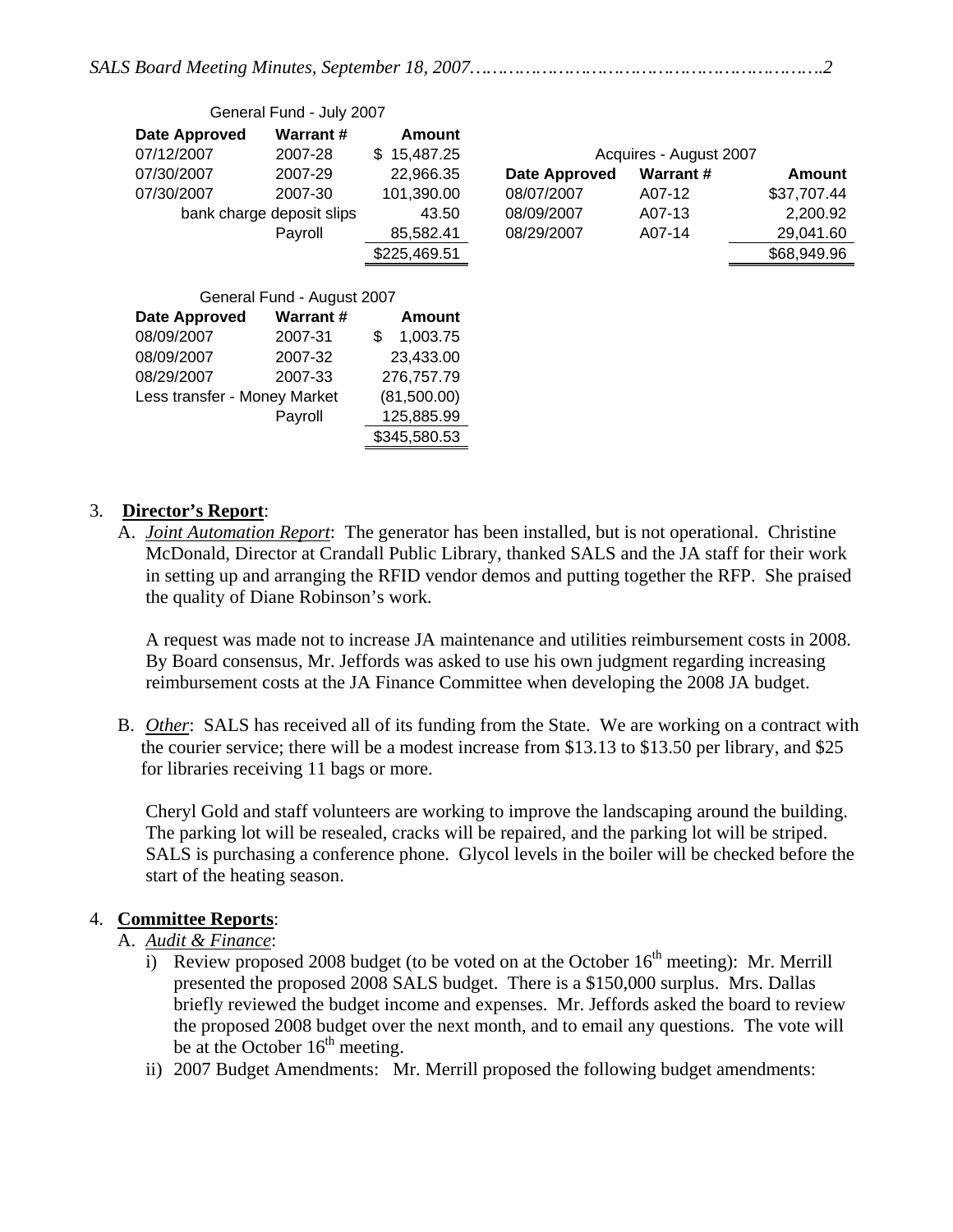|                                            | <b>Proposed</b>   |
|--------------------------------------------|-------------------|
| <b>Income, General Fund</b>                | <b>Amendments</b> |
| LSSA (2/3 of LLSA +\$ .31 x unserved pop.) | (497)             |
| <b>Correctional Facilities**</b>           | 149               |
| Supplementary Aid                          | 147,922           |
| Correctional Facilities**                  | 73                |
| Inter-Institutional (Co. Jails)            | (118)             |
| NYS Special Legislative Grant              | 18,750            |
| Co. Aid to Member Libraries                | 34,000            |
| TOTAL                                      | 200,279           |
| <b>Expenditures, General Fund</b>          |                   |
| <b>Professional Fees</b>                   | 6,000             |
| County Aid, Member Libraries               | 34,000            |
| NYS Adult Literacy Grant (7/1/05-6/30/07)  | 1,238             |
| <b>Materials, Correctional Facilities</b>  | 73                |
| <b>CPLA Scholarship</b>                    | 8,500             |
| TOTAL                                      | 49,811            |

Mrs. Helms seconded the motion. Motion carried.

#### B. *Building*:

- i) Generator—Mr. Hutchins said that it had already been reported that the generator was close to being completely installed.
- ii) Carpeting---Nancy Bowen presented information regarding carpeting choices. SALS staff selected their preference in carpeting. Mrs. Dallas thanked Mrs. Gold for lending her expertise to the project. Mr. Hutchins, as Chair of the Building Committee, recommended replacing the carpeting in the building, using Integrity Carpets. Motion carried. Funds will be moved from the Capital Fund at a later date.
- iii) Parking Lot---SALS has a quote from Hayes Paving for sealing, repairing the cracks and restriping the parking lot for \$1696. Mr. Hutchins moved, seconded by Mrs. Franz, that this be done. There is money in the Building Maintenance budget to cover the cost. Motion carried.
- C. *Bylaws Committee*:
- D. *Central Library Aid and Services*:
- E. *County Aid Coordinators*:
- F. *Library Services*:
- G. *Personnel*:
- H. *Trustee Nominating*:
- I. *50th Anniversary Committee*:
- J. *Ad Hoc Compensation*: Mr. Jeffords is waiting for some information; the committee will meet in October.

### 5. **Unfinished Business**:

### 6. **New Business**:

A. *Yearly Agreement between JAC and Libraries*: The letters from the libraries to the Joint Automation Council agreeing to the Council terms and policies must be signed by the libraries every year. This year paper copies of all JA policies will be attached. They will be going out soon.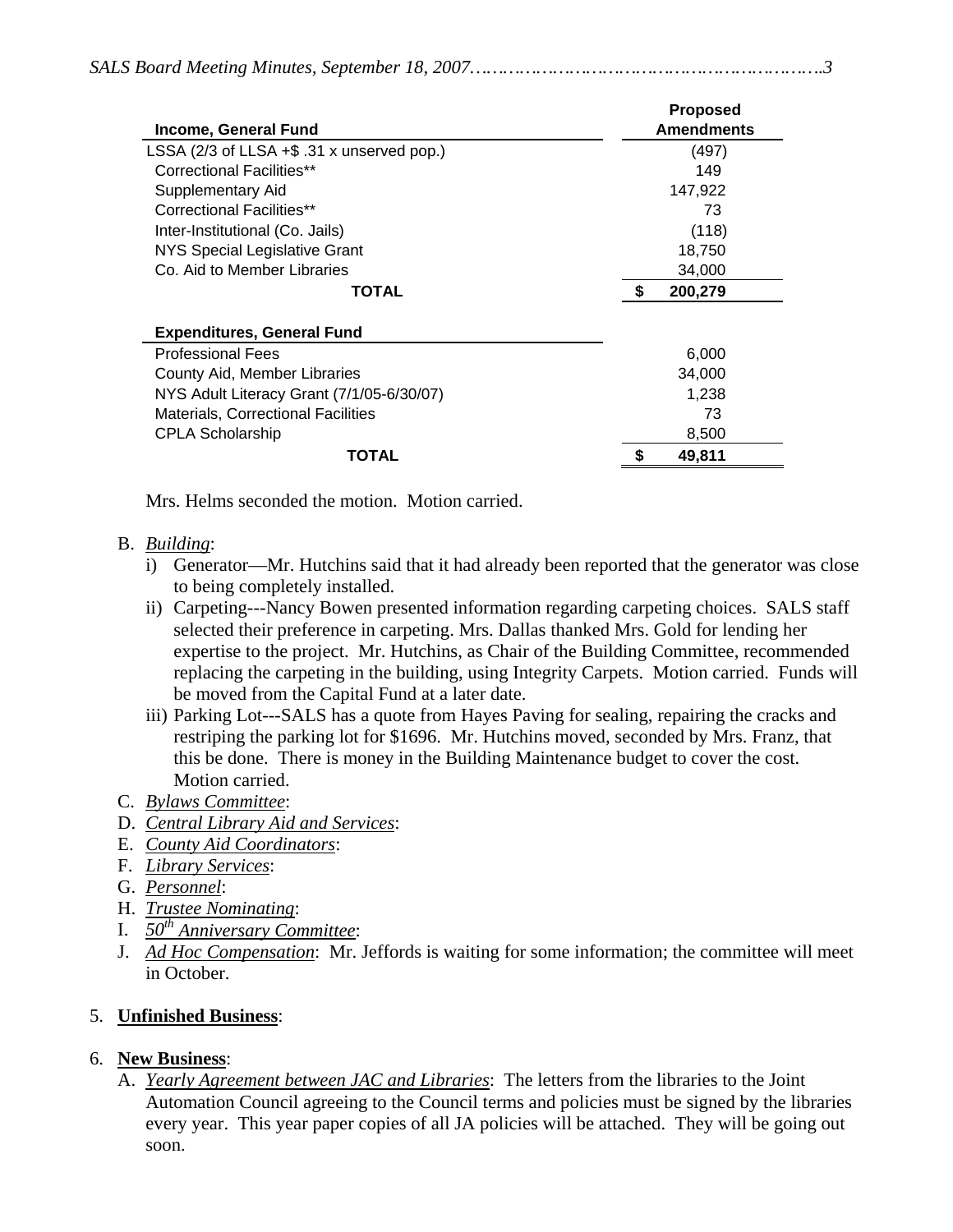- *SALS Board Meeting Minutes, September 18, 2007……………………………………………………….4* 
	- B. *Construction Grants*: The Building and Library Services Committees met prior to the Board meeting to review and discuss the Construction Grants. The Committees recommend:

### **\$800K Construction Grant Applications---2007**

| <b>LIBRARY</b>                 | <b>PROJECT</b>                       | <b>REQUESTED / (ALLOCATED) AMOUNT</b> |              |
|--------------------------------|--------------------------------------|---------------------------------------|--------------|
| Corinth Free Library           | New windows and Rear Door            | \$3,584                               | (\$3,584)    |
| <b>Crandall Public Library</b> | Compact Shelving for Folklife Center | \$34,624                              | (\$11,235)   |
| <b>Stillwater Free Library</b> | Parking Lot                          | \$7,450                               | (\$7,450)    |
|                                | <b>TOTAL:</b>                        | 45,658                                | $(\$22,269)$ |
|                                | Total Available:                     | 22.269                                | $(\$22,269)$ |

### **\$14M Construction Grant Applications---2007**

| <b>LIBRARY</b>                                                  | <b>PROJECT</b><br><b>REQUESTED / (ALLOCATED) AMOUNT</b> |    |           |                              |
|-----------------------------------------------------------------|---------------------------------------------------------|----|-----------|------------------------------|
| <b>Crandall Public Library</b>                                  | <b>Construction of Foundation</b>                       |    | \$390,466 | $(\$284,096)$                |
| <b>Easton Library</b>                                           | Roof                                                    |    | \$3,980   | 3,980)<br>(\$                |
| Long Lake Library                                               | <b>Furnishings for New Construction</b>                 |    | \$7,225   | 7,225<br>$\left( \S \right)$ |
| <b>Stillwater Free Library</b>                                  | Replace walk, vestibule, cellar                         |    | \$78,805  | $(\$ 78,805)$                |
| Richards Library (WAR)                                          | Furnace                                                 |    | \$3,107   | 3,107<br>$\Im$               |
| Whitehall Free Library<br>Lower level renovation/reconstruction |                                                         |    | \$12,500  | 12,500)<br>(\$               |
|                                                                 | <b>TOTAL:</b>                                           | S  | 496,083   | $(\$389,713)$                |
|                                                                 | Total Available:                                        | \$ | 389,713   | $(\$389,713)$                |

Mrs. Helms moved, seconded by Miss Hoover, that the 2007 Construction Grants be approved as recommended. Motion carried

- C. *Designation of NBT Bank as an approved bank for deposits*: Mr. Jeffords noted that NBT Bank (Norwich Bank and Trust) has an interest rate  $\frac{3}{4}$ % higher than other banks for CDs. Mr. Elman moved, seconded by Mrs. Gold, that NBT Bank be named as depository of funds to be withdrawn with the signature of one of the following: President, Vice-President, or Treasurer and Mr. Jeffords be authorized to sign a collaterization agreement. Motion carried.
- D. *Resignation of Richard Ring from SALS Board*: Richard Ring, representative from Washington County, has resigned his position on SALS Board. The name of Paul Mays was suggested. Mr. Mays is an architect, and former trustee from Greenwich Free Library. Mr. Mays will be asked if he would be willing to serve.

### 7. **Director's Council Report**:

8. **Announcements**: Mr. Dutcher, Director at Saratoga Springs Public Library, noted that some libraries are making books available to the public before the street date (date which the book is sold). This is visible through the shared Public Access Catalog. His patrons have been asking why other libraries are circulating these materials, but not Saratoga. It was suggested that SALS hold the materials until after the street date, but that would not prevent libraries from continuing this